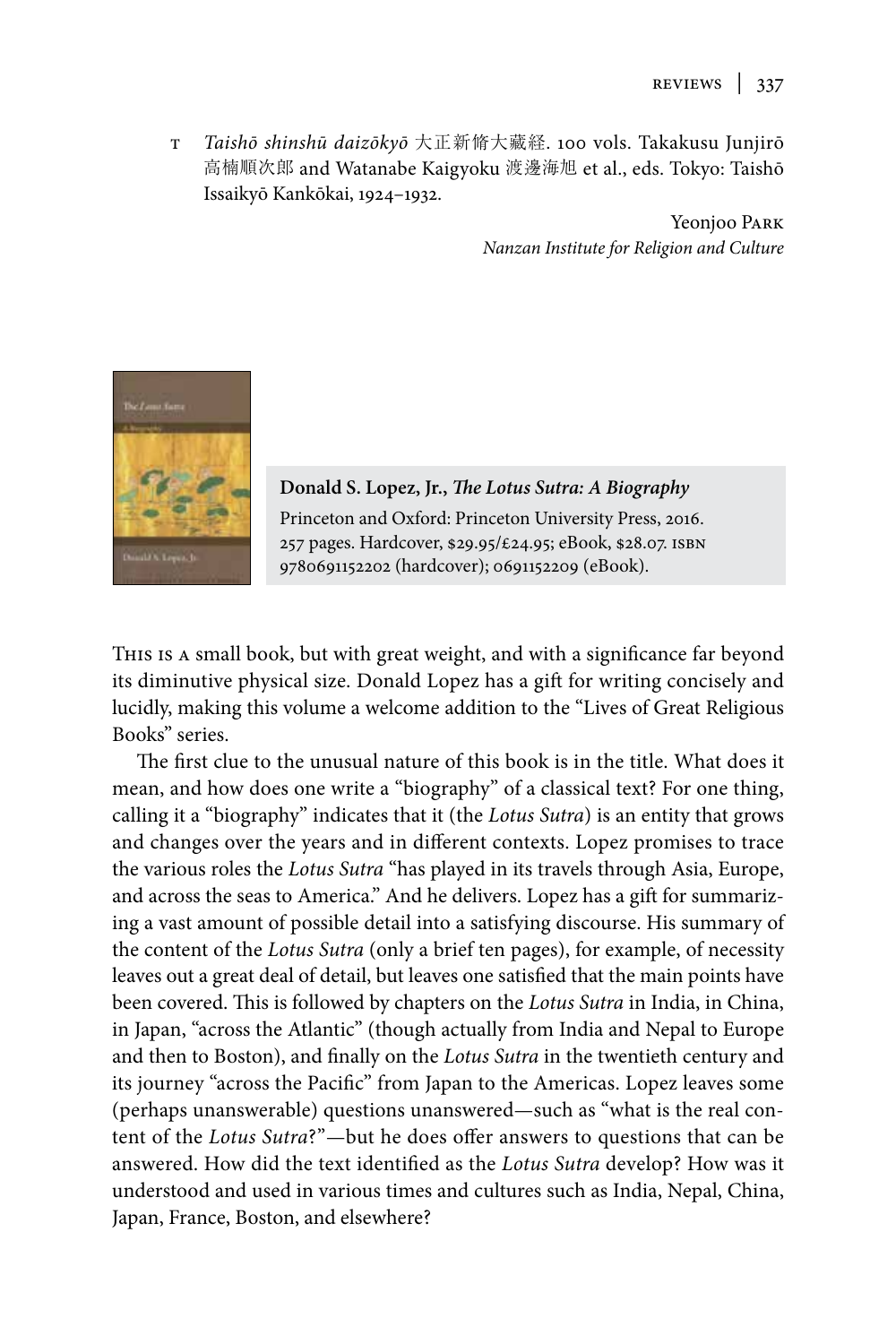I have taught a university graduate seminar on the *Lotus Sutra* for over twenty years, but was fascinated by how much information and compelling details can be discovered in these brief pages. I learned much about the role of the *Lotus Sutra* in India and Nepal, especially on the role of Brian Hodgson and the research of Eugéne Burnouf in France. The only quibble I can point out is a sense of imbalance in that almost a third of the text (chapter 5 of over sixty pages, 116– 78) is devoted to the contributions of Hodgson and Burnouf, compared to only ten pages to summarize the plot of the *Lotus Sutra* itself, and only twenty-three pages on China. I do not begrudge this imbalance, however, because it is a fascinating and well told story apropos to an English-reading Western audience, and also because much of the information was new to me. It was also a reminder that we (meaning scholars such as myself and followers of East Asian Buddhism) tend to focus and rely on the Chinese version of the Kumārajīva translation, and often unconsciously assume that its influence IS the Buddhism of the *Lotus Sutra*.

This brings us to a question that Lopez wrestles with throughout this book: What is the *Lotus Sutra*? Is the *Lotus Sutra* the Chinese translation by Kumārajīva, which is in fact the text that is most read by devotees and has had an incalculable influence on East Asian Buddhism? But there are many differences between the Kumārajīva translation and extant Sanskrit manuscripts of the *Lotus Sutra* and other classical Chinese translations of the text. And the *Lotus Sutra* itself speaks of a "*Lotus Sutra*" that embodies the final truth of the Buddha Dharma which was revealed over and over again many eons ago. In the final pages of the book Lopez wrestles again, as he does many times throughout the volume, with this vexing, most thorny, question, what is the "*Lotus Sutra*"? Perhaps the best answer is that the "*Lotus Sutra*" is *saddharma*—the transhistorical "true Dharma," the "real" or final teaching (whatever that is) of the Buddha (whatever that is), of which Kumārajīva's text is only one—though the most salient—explication. But does this really answer the question? In short, this book is a biography of a book which admits in its final pages that one cannot ultimately answer the question "What is this book?" or "What is the *Lotus Sutra*?" It is a challenge that Lopez leaves with the reader.

This volume has moved to the top of my list of books to recommend to people who want a clear and objective introduction to the *Lotus Sutra*. There is no need to argue over this or that which the author could have discussed in more detail or has left out altogether (such as why the *Lotus Sutra* is not important in Tibetan Buddhism; or its influence in other parts of Asia such as Korea and Vietnam; or the contrast between a Buddhism in which faith and chanting are central instead of the image of meditation as the focus of Buddhism; or why the Lotus schools of the Nichiren tradition have produced movements that are, on the one hand very nationalistic and even militaristic, and on the other hand those that are inter